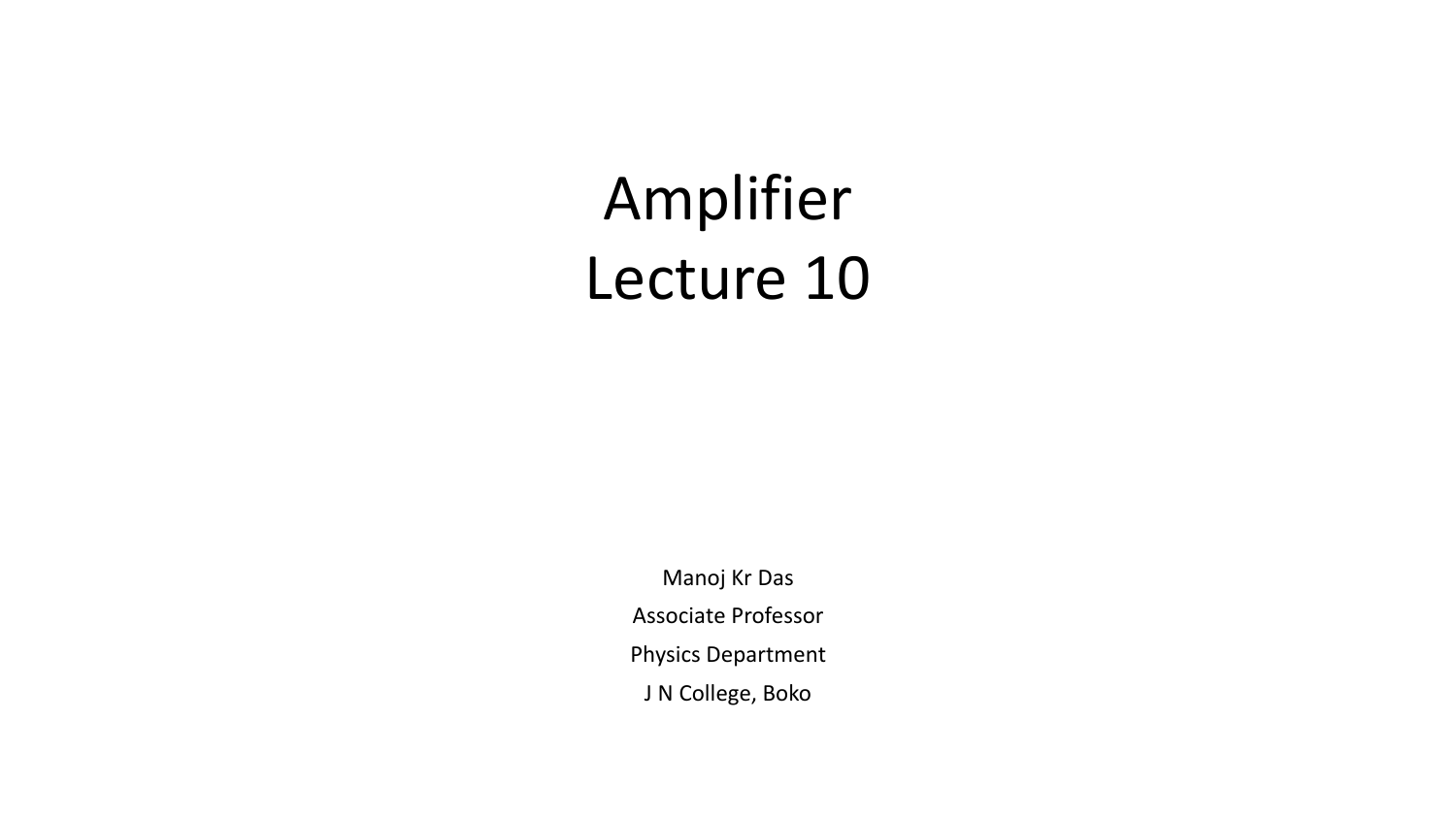### **Common Collector Amplifier:**

The common collector amplifier is also known as emitter follower. The name is justified when a voltage equation is written around the input loop.

$$
V_i - V_{be} - V_0 = 0 \rightarrow (i)
$$



Fig  $1$  Fig  $2$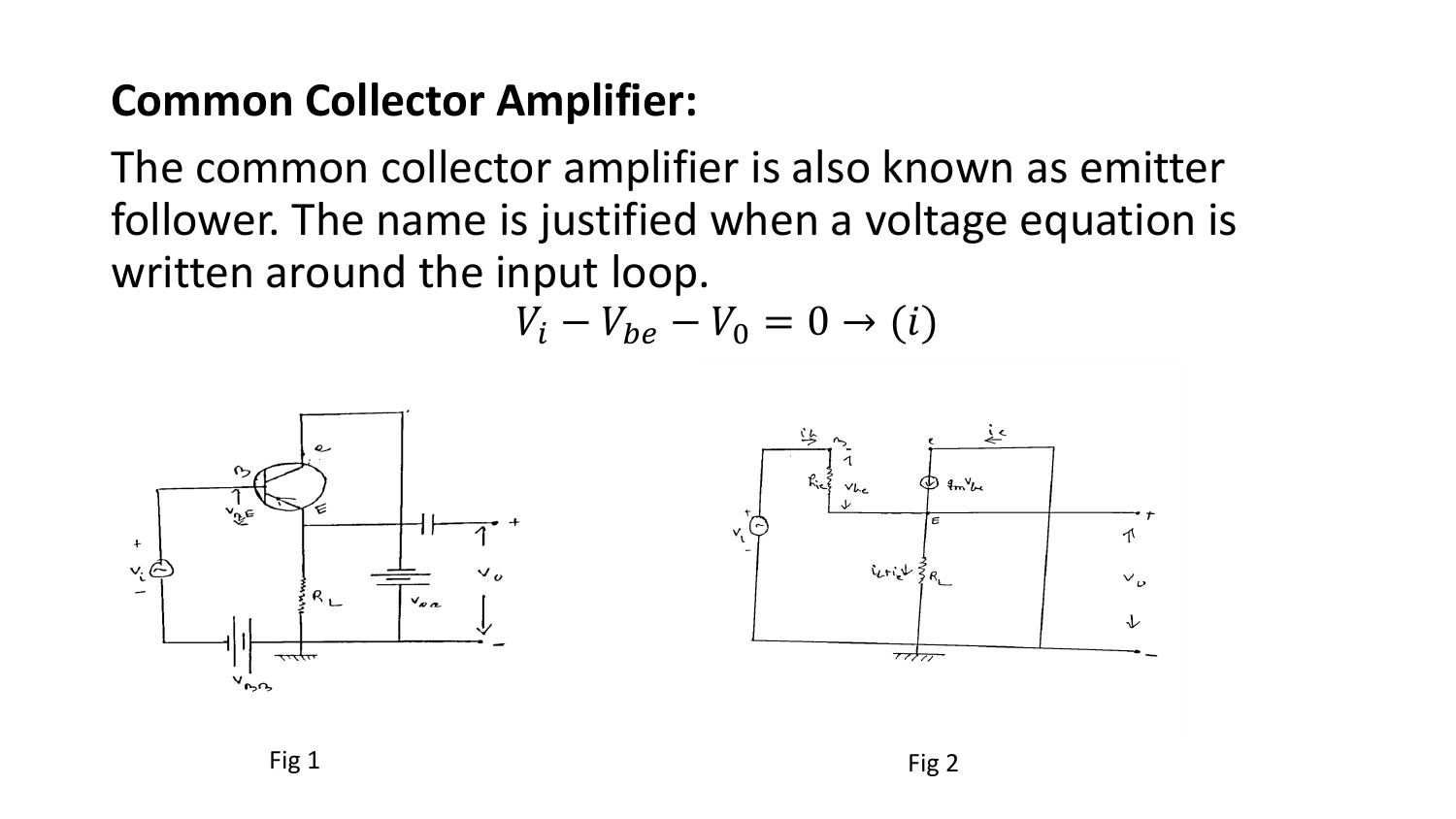Making the input signal  $V_{be}$  small or the gain large we have

 $V_i \approx V_0 \rightarrow (ii)$ 

And the output voltage can be nearly equal to or follow the input voltage. The voltage gain  $\frac{V_0}{V}$  $V_{i}$ is less than but nearly unity in magnitude. Between  $B$ ,  $C$  and  $E$  terminal, we may insert  $g_m$  model as shown in  $figure$  2. From load in emitter current

$$
V_0 = R_L(I_b + I_e) = (1 + h_{fe})R_L I_b \to (iii)
$$

At input we have  $V_{be} = h_{fe} I_b$  and when these relation are substituted in equation  $(ii)$  gives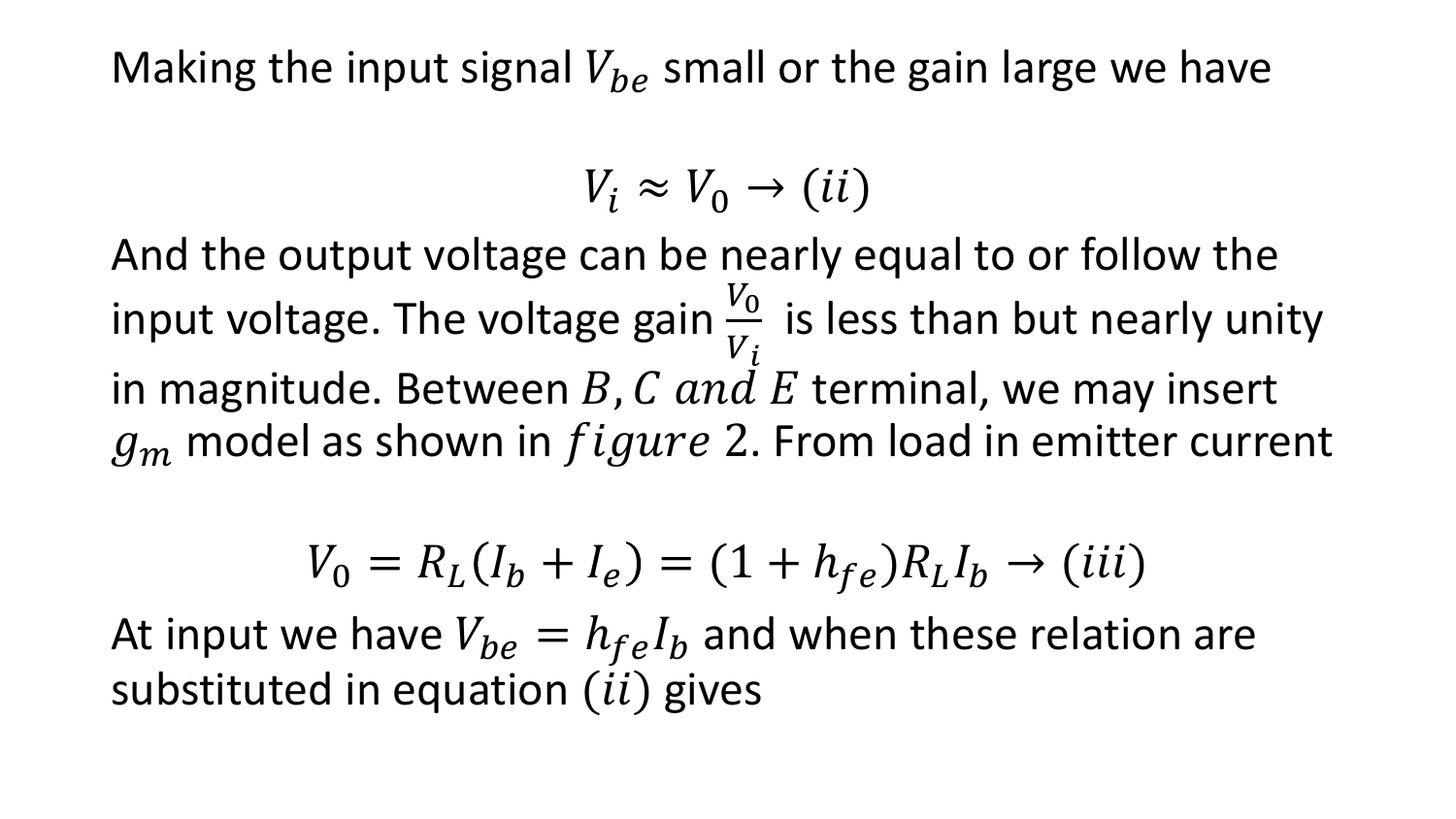$$
V_i = [h_{ie} + (1 + h_{fe})R_L]I_b \rightarrow (iv)
$$

The input resistance of the amplifier is

$$
R_{ie} \approx \frac{V_i}{I_b} \approx h_{ie}(1 + g_m R_L) \approx h_{ie} + h_{fe} R_L \rightarrow (v)
$$

Here  $h_{fe} \gg 1$ . Resistance  $R_{ie}$  is much larger than  $h_{ie}$  of the transistor alone. The current gain can be obtained from load current

$$
I_e = -(I_b + I_c) = -(1 + h_{fe})I_b \to (vi)
$$

Therefore

$$
A_{ie} = \frac{I_e}{I_b} = -(1 + h_{fe}) \cong -h_{fe} \rightarrow (vii)
$$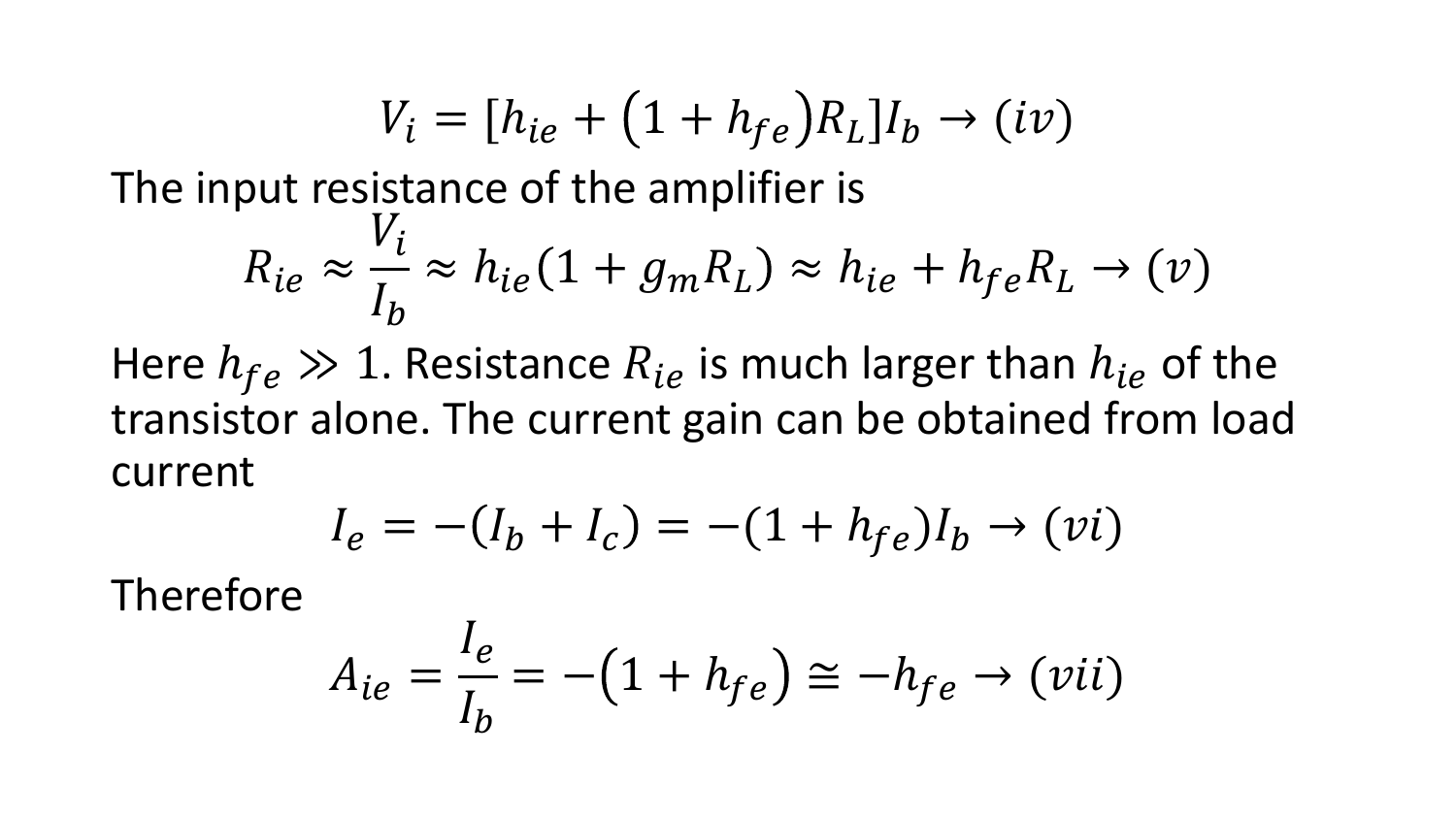The voltage gain is  $A_{ve} = -A_i$  $R_L$  $R_i$ =  $h_{fe}R_L$  $h_{ie}(1 + g_m R_L)$ =  $g_m R_L$  $1 + g_m R_L$ 

The power gain is

$$
Power\ Gain = |A_{ve}||A_{ie}| = \frac{h_{fe}g_m R_L}{1 + g_m R_L} \rightarrow (ix)
$$

 $\rightarrow$  (viii)

The output resistance at (2,2) port is found by using making the independent source  $V_i = 0$  and thus opening the  $g_m$ current source

$$
R_{oe} = \frac{h_{ie}R_L}{h_{ie} + R_L} \rightarrow (x)
$$

Which is less than  $h_{i\rho}$  of transistor.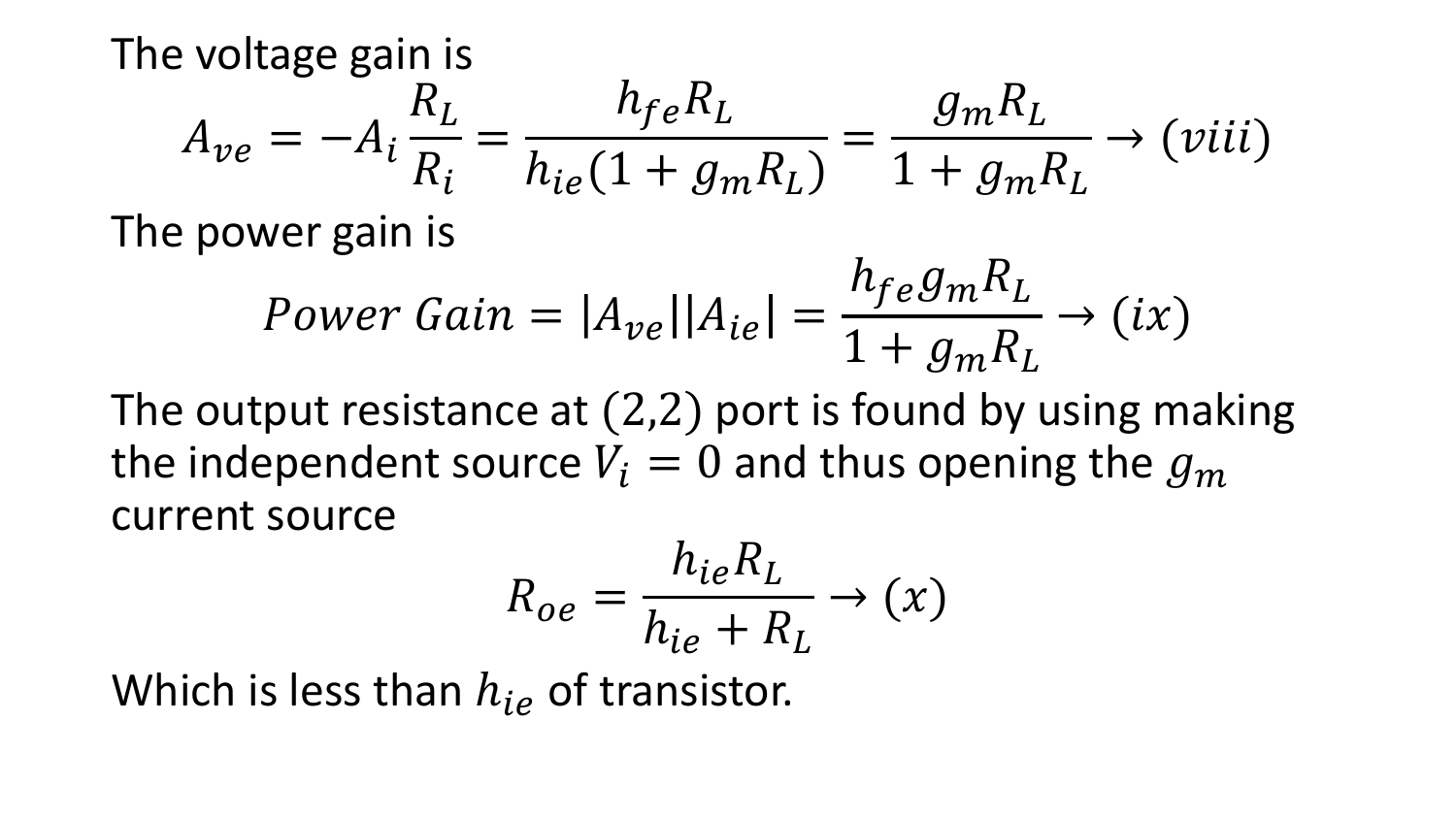The emitter follower serves as a unity gain impedance transformer providing a high input resistance that can be power matched to low resistance load. This action is the inverse of that of the  $CB$  circuit.

### **Comparation of CE, CB and CC Amplifier:**

The common emitter circuit is widely used because it has high current gain approximating  $h_{fe}$  , the highest available power gain and input-output resistance near enough to the same order that cascading without impedance matching transformers does not give severe gain loss.

In  $CB$  circuit the input current is to the emitter and current gain is less than unity. The input source must supply this current to the low input resistance considerably lower than that of  $CE$  circuit.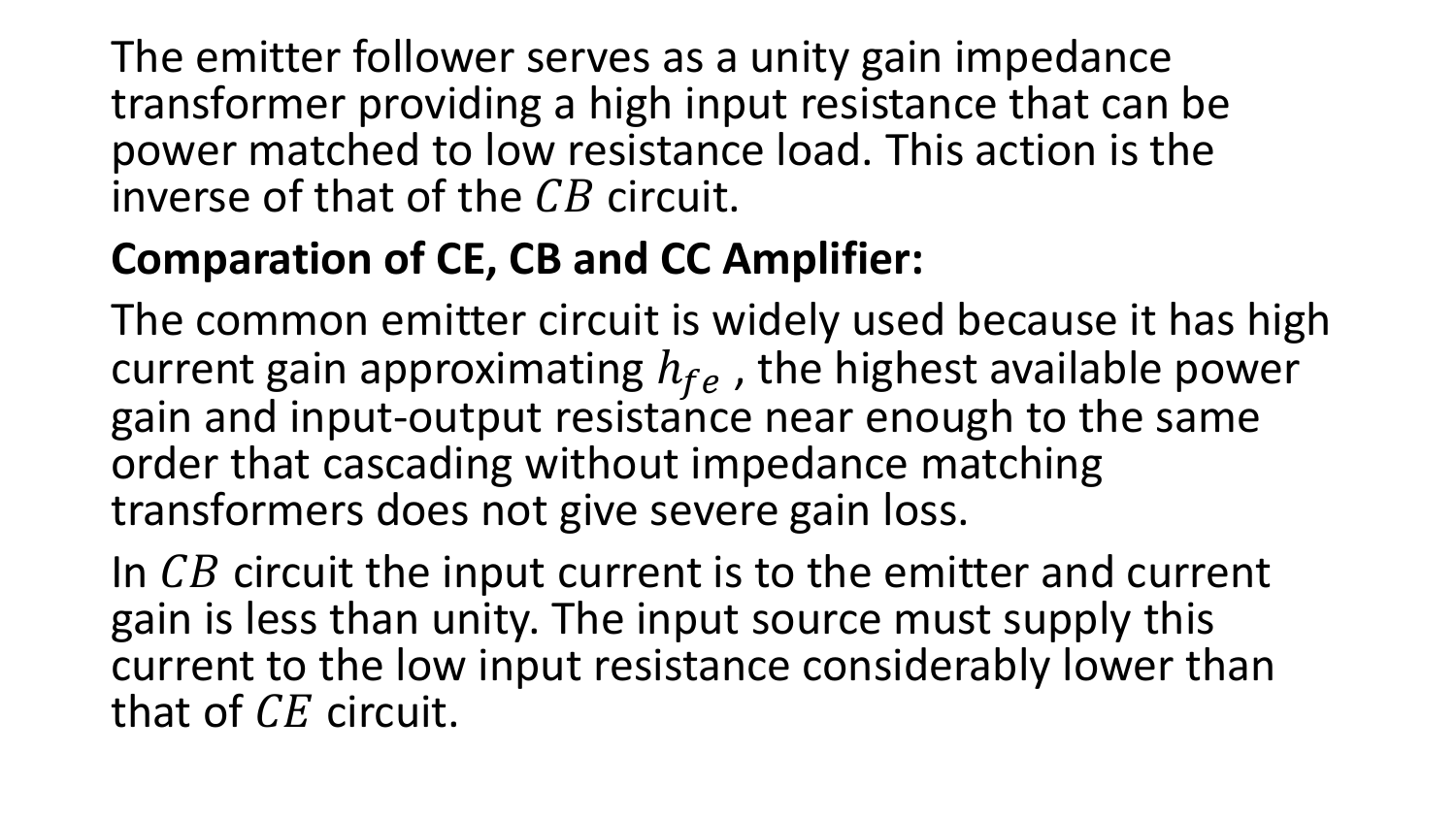The output resistance is higher than that of  $CE$  circuit by the factor  $h_{fe}$ . The voltage gain is equal to the that of  $CE$  stage. The  $CC$  circuit has a voltage gain which is less than unity since the output voltage across the emitter load can never exceed the input voltage to the base at the emitter base junction would become back biased. The current gain is high at  $h_{fe}$ .

The use of the base for input implies a high input resistance which includes the amplified effect of the emitter load as  $h_{ie}(1 + g_m R_L)$ . With its output limited in voltage but capable of supplying a large current, the  $\mathcal{C}\mathcal{C}$  stage has a low output resistance.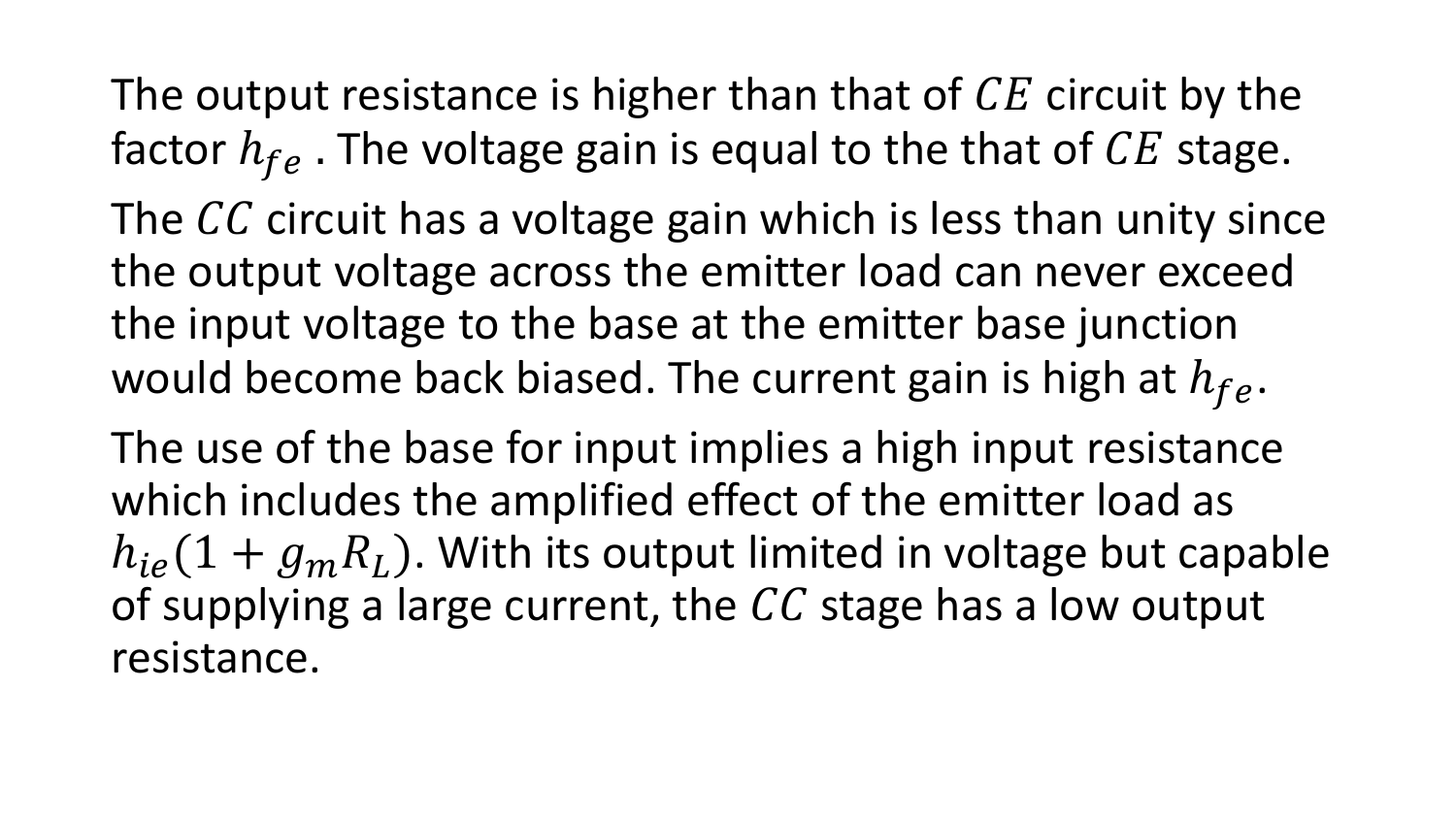# The circuit is suitable to service as a buffer or isolating amplifier or to couple to a load with large current demands.

## **Class A, B and C Amplifier:**

An amplifier is an active device which transform power from the  $DC$  power supply into signal power at output, the signal amplitude at the output being proportional to that at input. Amplifiers are classified in different ways in accordance with the desired performance; the frequency range; the method of operation ; type of load e.t.c.

Voltage Amplifier is required to amplify signal voltage, where power consumed by load impedance. Such amplifier gives at its output an amplified voltage as input to the next stage.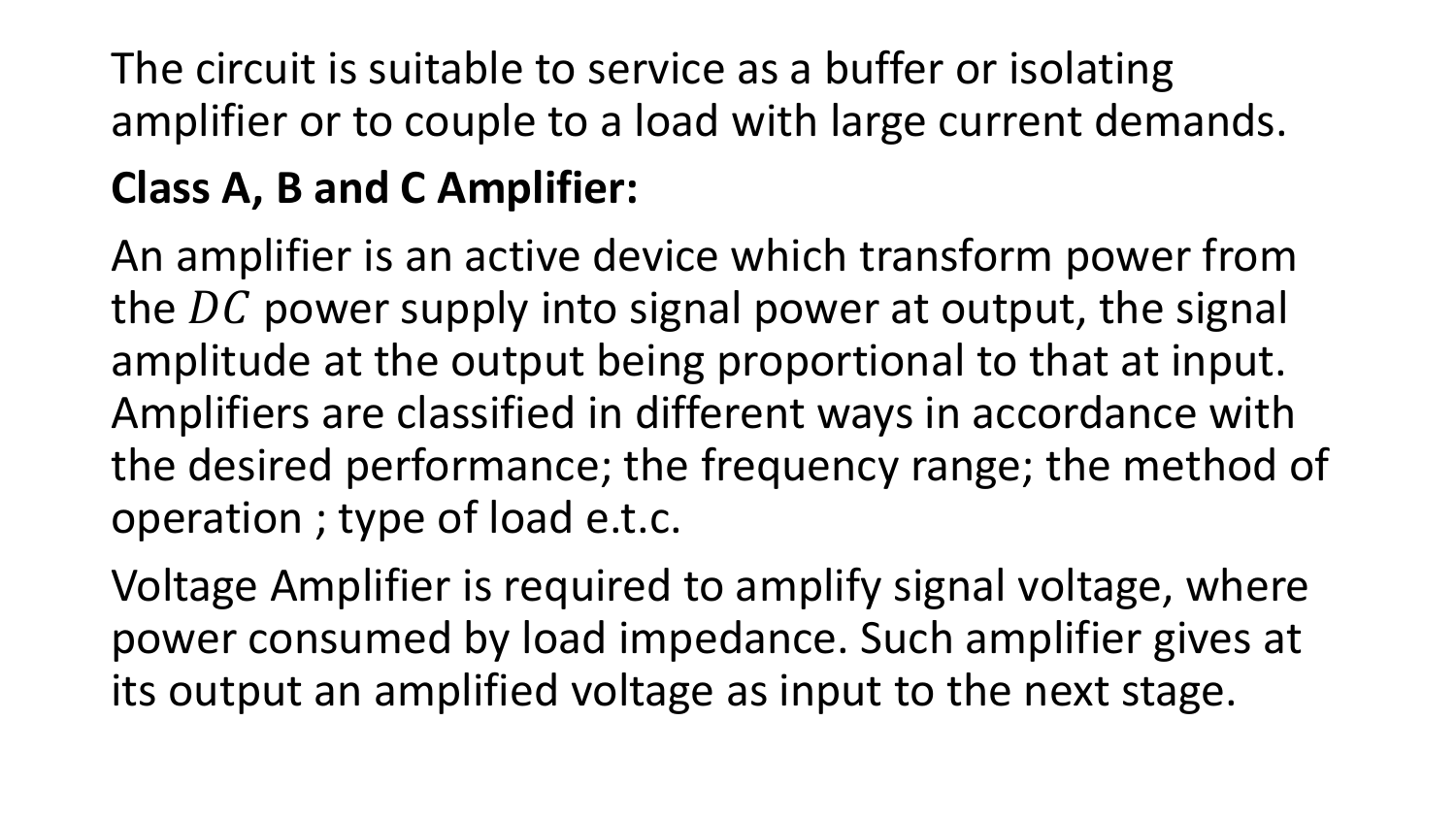Power Amplifier seeks the power supply to a load such as loudspeaker or antenna. Power amplifier constitute the last stage of radio receiver feeding the loudspeaker or the last stage of a transistor.

Current Amplifier as like voltage amplifier except that they primarily amplify current waveform rather than voltage waveform.

Am ideal voltage amplifier is one for which the proportionality factor between input and output is independent of signal amplitude and frequency which have no noise and distortion have infinite input impedance and zero output impedance.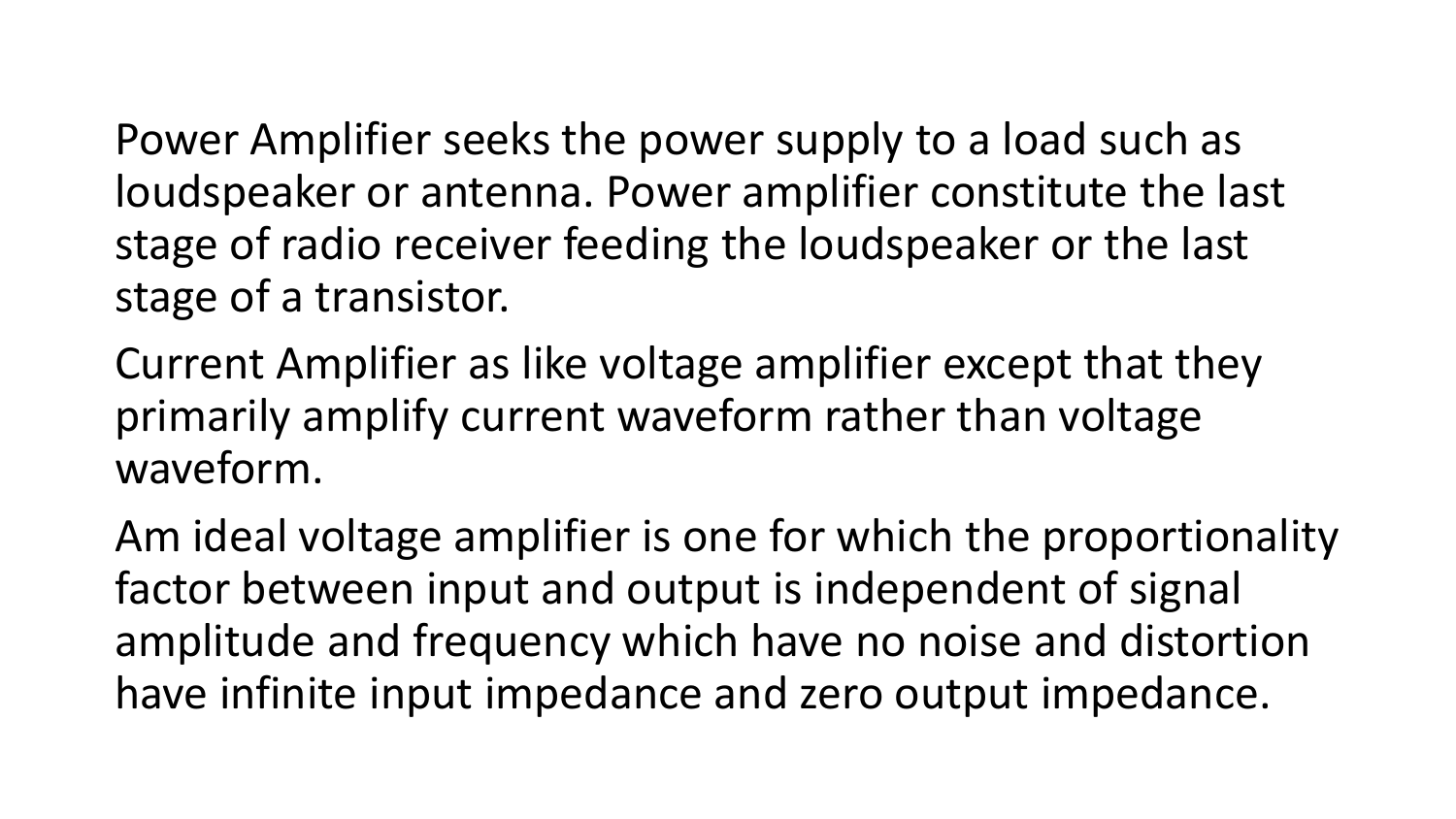An ideal current amplifier is defined as an amplifier for which the proportion factor between the input and output is independent, have no noise and zero input impedance and infinite output impedance.

An amplifier in between range of 20  $Hz$  to 20  $KHz$  an AF amplifier and in between range of 20 KHz to 20 MHz known as RF amplifier.

In terms of method of operation amplifiers are divided into  $Class A, Class B and Class AB or Class C amplitude. The$ position  $Q - point$  and portion of characteristic that is used to determine the method of operation.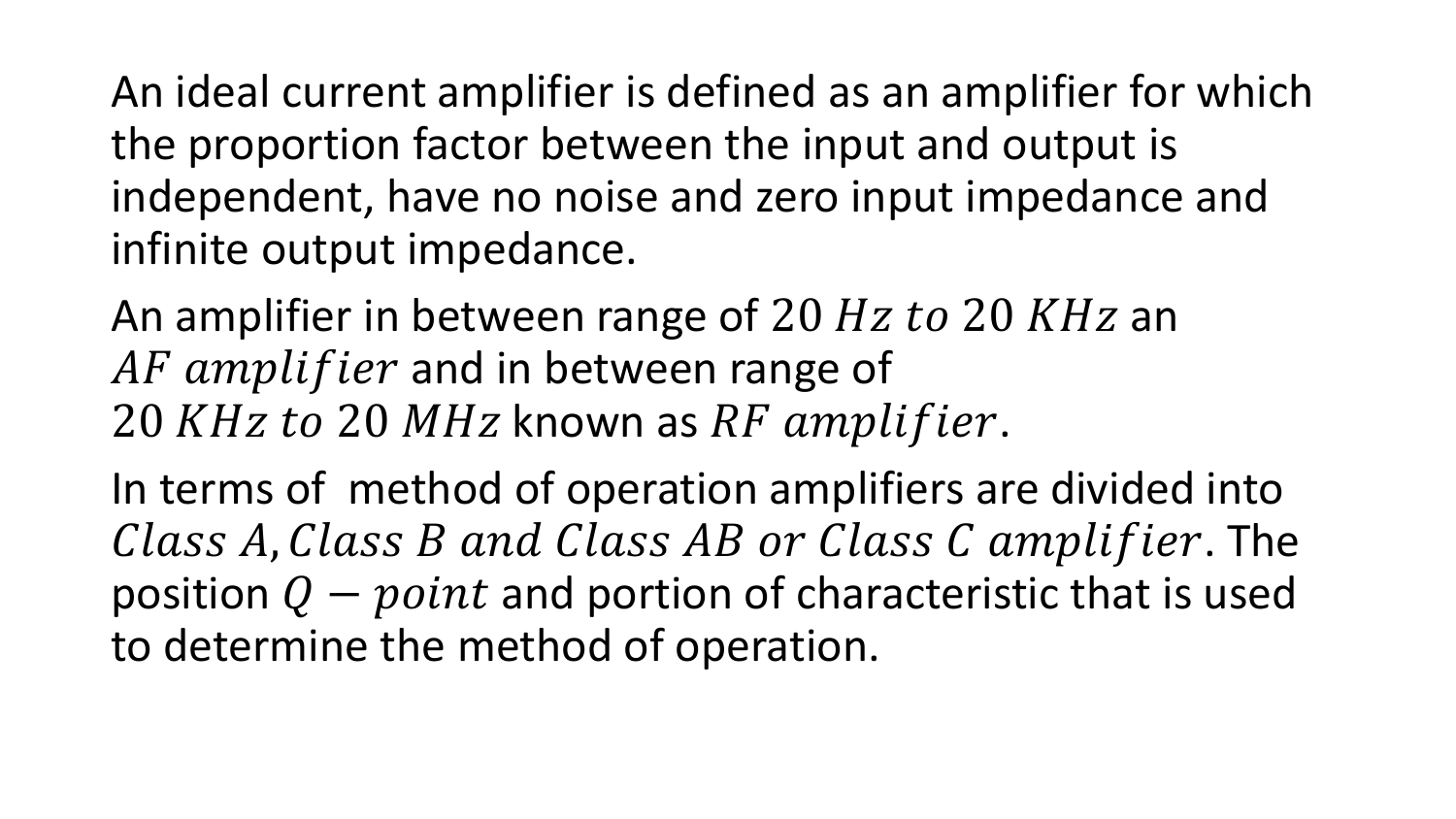A  $\emph{Class A amplifier}$  is one in which  $Q - point$  and amplitude of input signal are such that output current flows during the entire cycle of input signal.

If  $Q$  – point is at an extreme point of load line such that quiescent power is zero and output current flows for just one half of the input signal cycle, the amplifier is said to be Class B amplifier.

If the  $Q - point$  and amplitude signal of input signal voltage are such that the output current flows for more than one half but less than one complete cycle of the input signal, the amplifier is known as  $Class AB$  amplifier. It is termed and operate in between two extreme of  $Class A$  and  $Class B$ .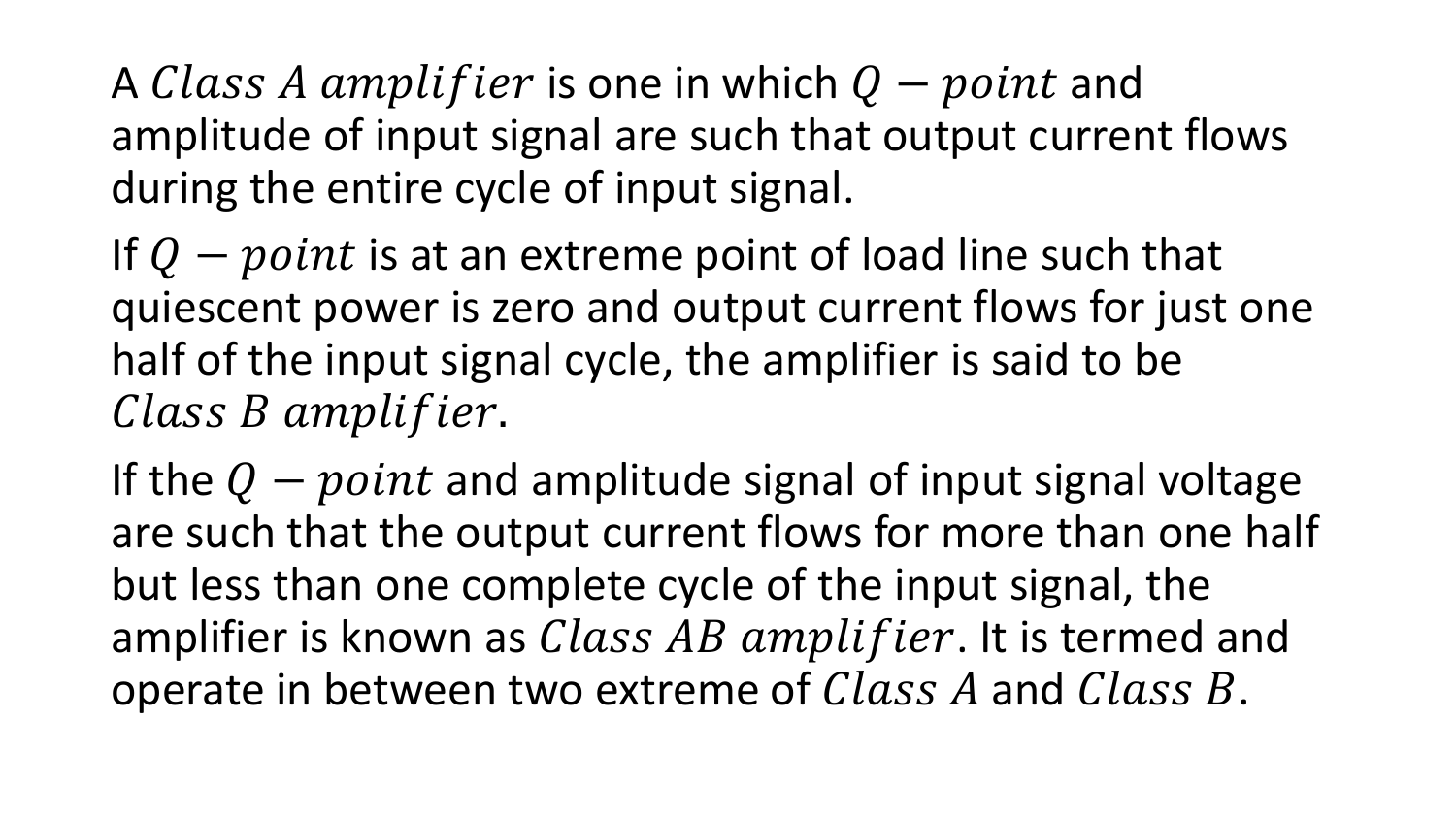### **Class A Power Amplifier:**

In this amplifier  $CE$  mode is used for its largest power gain. As shown in  $Figure 3$ , the amplifier is directly coupled to load resistance  $\overline{R}_L$ . As the operation is  $Class A$ , collector current flow over entire cycle of input signal. The blocking capacitor  $C_1$  prevents interaction between the DC voltage of the base current and  $AC$  signal voltage.

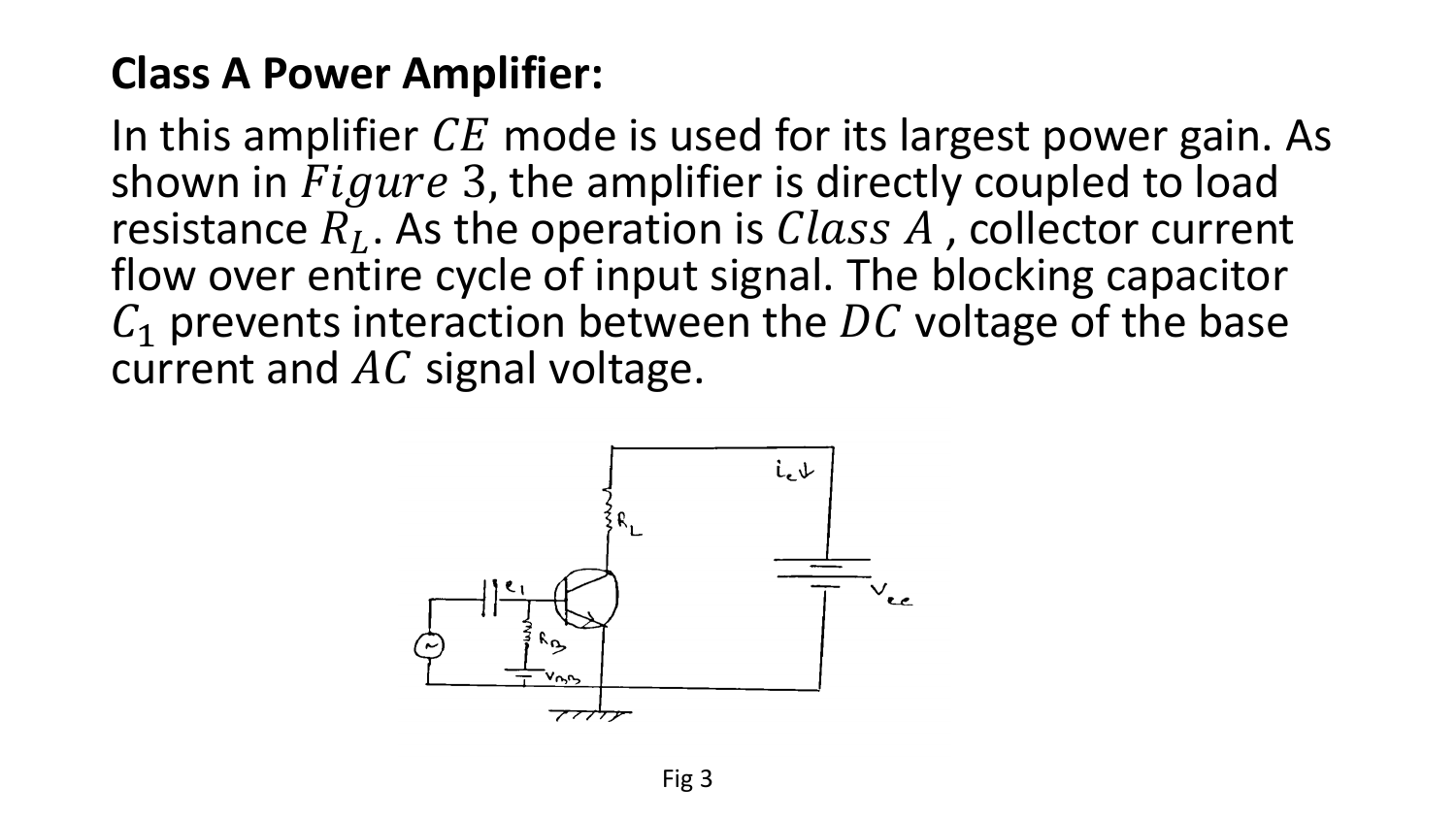For a given desired temperature maximum power dissipation is given by

 $V_c'$   $I_c' = Constant$ 

Where  $V_c'$  is collector voltage and  $I_c'$  is collector current. The  $Q$  –  $point$  is so chosen near the centre of load line between cut off and saturation. At cut off collector voltage has maximum value  $V_{c_{min}}$  and collector current has maximum value of  $I_{c_{max}}$  As operating swing equally either side of  $Q$  –  $point$  the amplitude of collector current  $I_m$  and collector voltage  $V_m$  is given by

$$
I_m = \frac{I_{c_{max}} - I_{c_{min}}}{2}
$$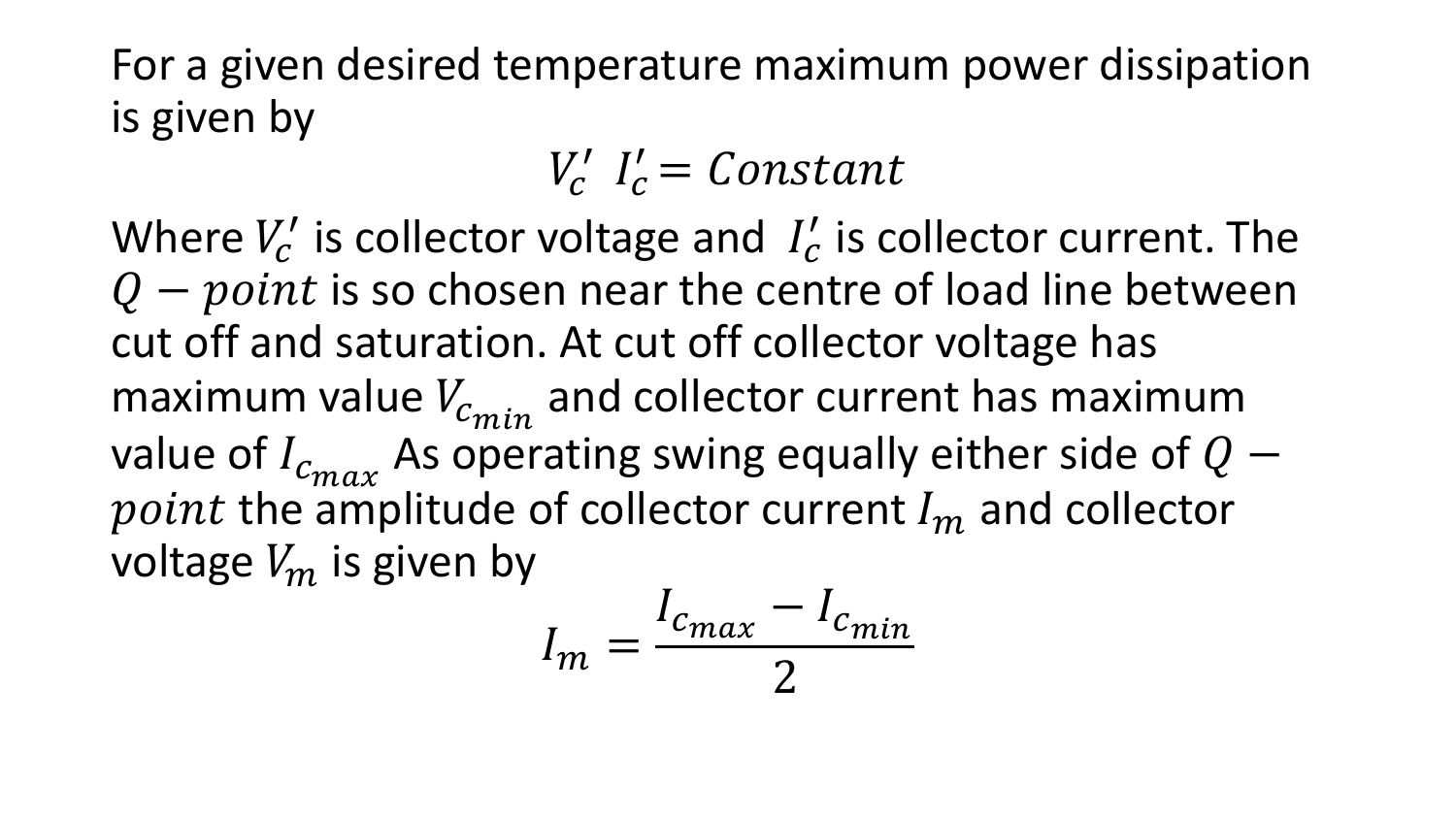$$
V_m = \frac{V_{c_{max}} - V_{c_{min}}}{2}
$$

$$
V_m = I_m R_L
$$

The instanous collector current is

$$
i_c(t) = I_{CQ} + I_m \sin \omega t
$$

Where  $\omega$  is angular frequency of AC signal The instanous collector emitter voltage drop is

$$
V_c(t) = V_{cc} - I_c R_L
$$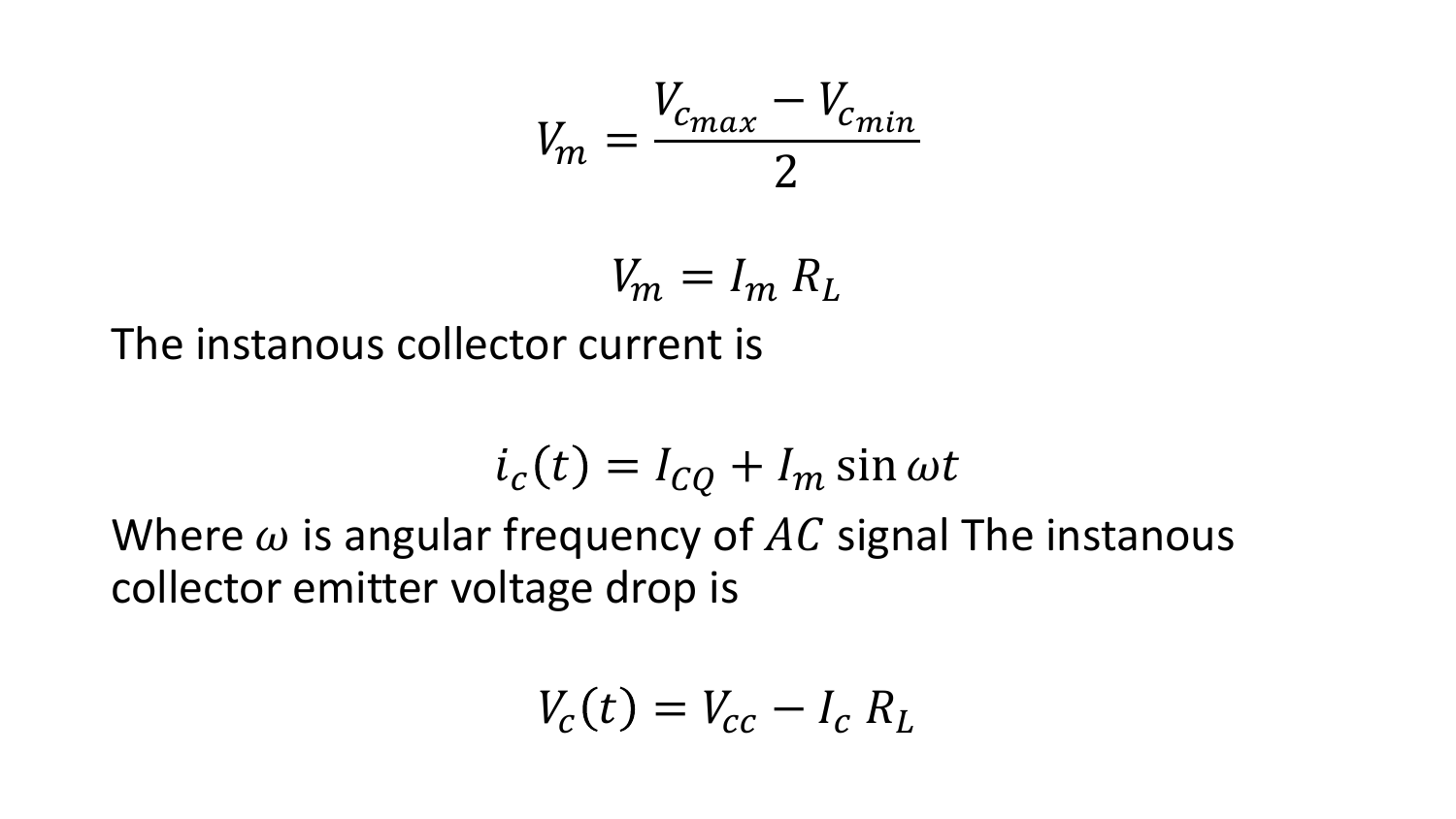$$
V_c(t) = V_{cc} - (I_{cQ} + I_m \sin \omega t) R_L
$$

The instanous power dissipated in load resistance is

$$
P_L(t) = I_c^2 R_L
$$

Average power in load is

$$
P_L = \frac{1}{2\pi} \int_0^{2\pi} i_c^2 R_L d(\omega t)
$$

$$
P_L = I_{CQ}^2 R_L + \frac{1}{2} I_m^2 R_L
$$

In absence of signal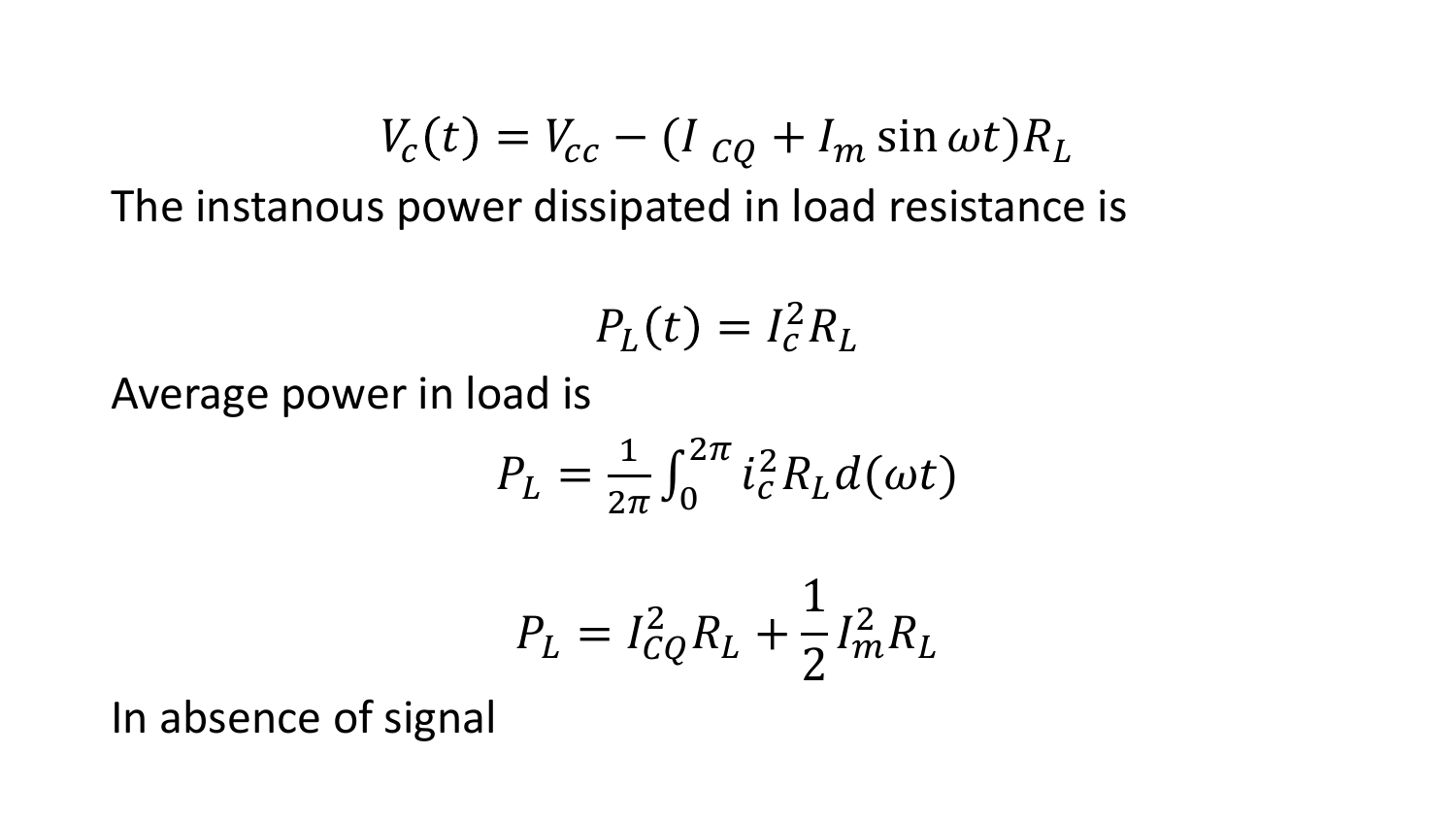$$
P_L = I_{CQ}^2 R_L
$$

It is the DC power dissipation across  $R_L$ . In presence of signal  $P_L$  increase by  $\frac{1}{2}$ 2  $I_m^2 R_L$  which represent AC power.

Therefore

$$
P_{AC} = \frac{1}{2} I_m^2 R_L = \frac{1}{2} I_m V_m = I_{rms} V_{rms}
$$

Output Power 
$$
(P_{AC}) = \frac{1}{2} I_m V_m = \frac{1}{8} (I_{c_{max}} - I_{c_{min}}) (V_{c_{max}} - V_{c_{min}})
$$

Collector Efficiency 
$$
(\eta)
$$
 =  $\frac{P_{AC}}{P_{DC}} = \frac{(I_{cmax} - I_{cmin})(V_{cmax} - V_{cmin})}{8V_{CQ}I_{CQ}}$